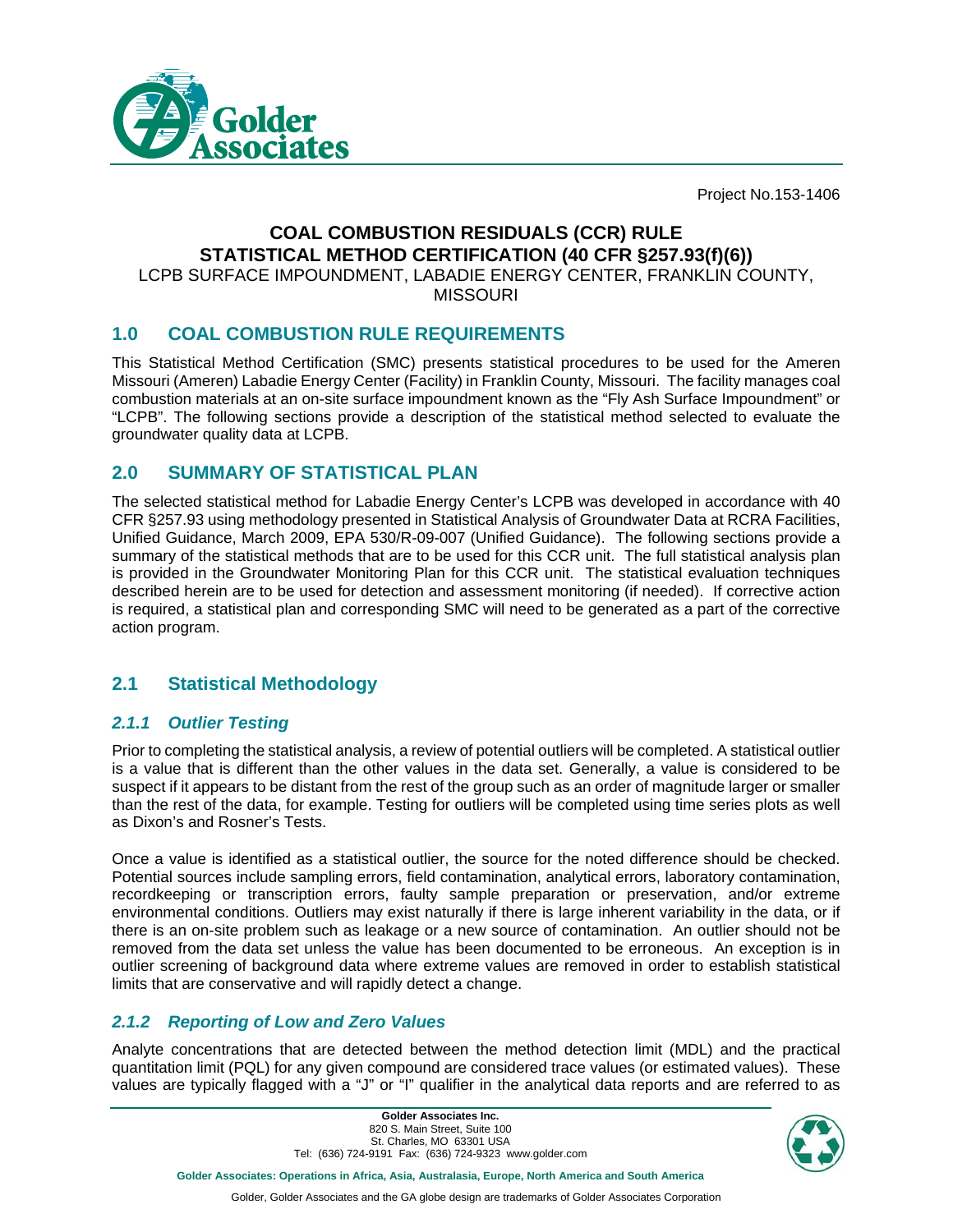"trace values". Trace values will be imported into the statistical database at the value reported by the laboratory and will be flagged as trace values, which will be used in the statistical calculations described in the following sections.

Non-Detect Values (ND) are concentrations that were not detected at a concentration above the MDL and are typically flagged with "U" or "ND" flags in the analytical data reports. For the purpose of the statistical procedures described in the following sections, ND values will be managed and utilized as follows:

- If <15% ND, substitute  $\frac{1}{2}$  the PQL;
- If between 15% to 50% ND, use the Kaplan-Meier or robust regression on ordered statistics to estimate the mean and standard deviation; or
- If >50% but less than 100% ND, use a non-parametric test.

If all concentrations for a particular analyte are detected below the PQL then the Double Quantification Rule will be used.

#### *2.1.3 Data Distribution*

Prior to completing statistical calculations to establish compliance limits, the data distribution will be tested to determine if the data is normally distributed, transform-normally distributed, or non-normally distributed. If the data are normally or transform-normally distributed, parametric testing methods will be used. If the data is non-normally distributed, non-parametric testing techniques will be used. Data distribution will be evaluated using the Shapiro-Wilk/Shapiro-Francia testing methods for this CCR Unit.

### *2.1.4 Detection Monitoring*

The prediction interval method will be used to evaluate the groundwater monitoring data for the Part 257 Appendix III parameters. An interwell testing approach will be utilized – meaning that data from downgradient wells will be compared to compliance limits based on background groundwater quality data from hydraulically upgradient locations. Using this approach, background data from the network of upgradient wells will be pooled to calculate an upper prediction limit (UPL) (and lower prediction limit (LPL) for pH) for each Appendix III parameter. Results from the final detection monitoring event at the downgradient monitoring wells will be evaluated by comparing individual results to the UPL (and LPL for pH) for each monitoring event. Based on this method, an "initial exceedance" occurs when the concentration of any Appendix III constituent in a downgradient well exceeds the UPL (or is lower than the LPL for pH).

If data from a downgradient well exceeds the UPL, a 1-of-2 resampling strategy will be used to verify the result. In 1-of-2 resampling, one independent resample will be collected and evaluated within 90 days of the initial statistical evaluation to determine whether the initial exceedance is verified. If the resample result does not verify the initial result, the initial exceedance is considered a spurious result and detection monitoring continues for that constituent/well combination. If the resample results confirms the initial exceedance, the verified result is considered a statistically significant increase (SSI). Unless an alternate source demonstration (ASD) can be provided to contradict the SSI, the next step will be to enter Assessment Monitoring, as described below.

#### *2.1.5 Assessment Monitoring*

If Assessment Monitoring is required, the statistical testing method used to evaluate the assessment groundwater monitoring data will be the confidence interval method. As in detection monitoring, an interwell approach will be utilized – meaning that data from downgradient wells will be compared to compliance limits based on background groundwater quality data from hydraulically upgradient locations. Using this approach, a CCR Unit specific ground water protection standard (GWPS) will be calculated for each analyte for each Appendix IV constituent. The GWPS will be the maximum contaminant level (MCL) (if a MCL

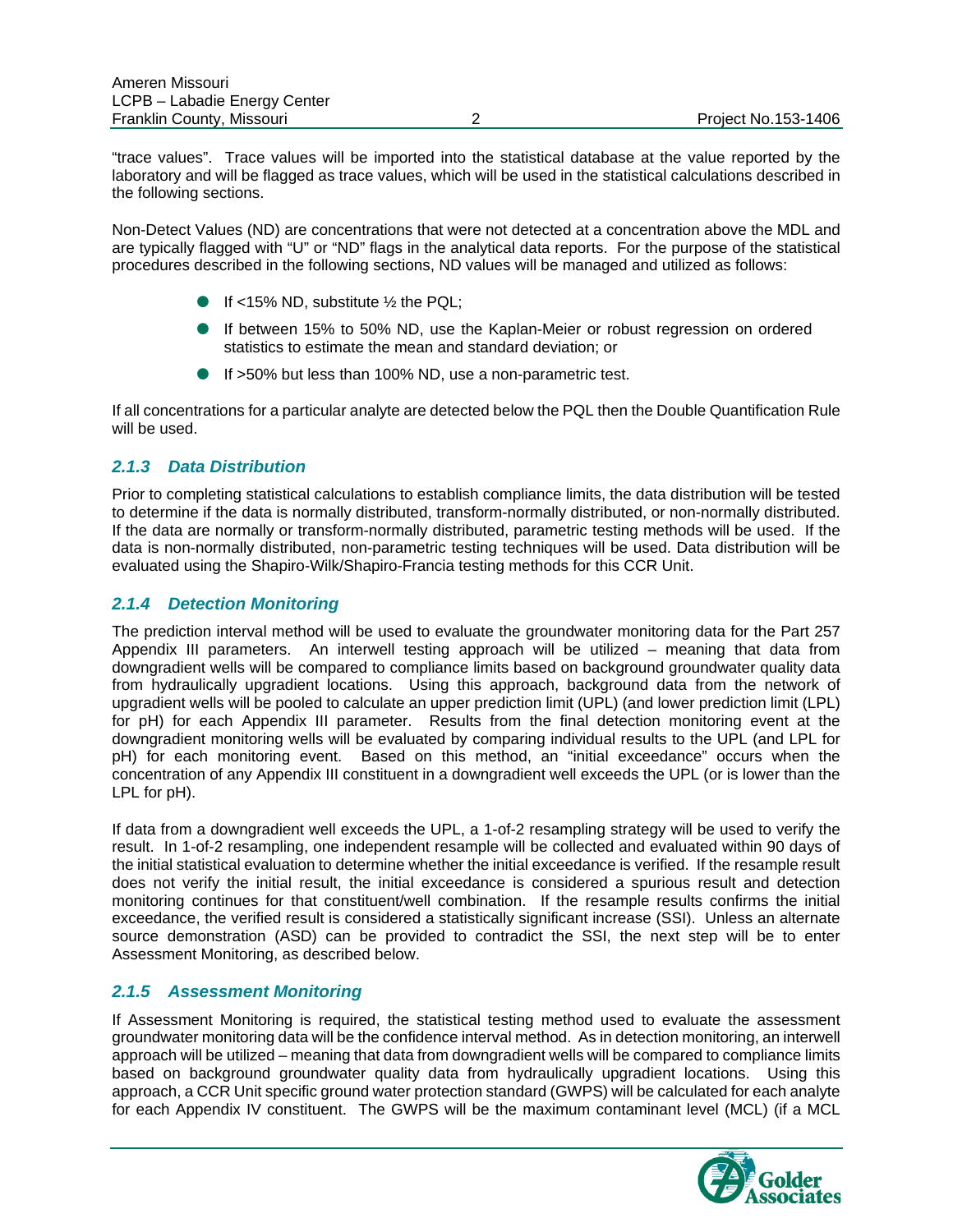exists) or the background concentration for each analyte based on a tolerance/prediction limit procedure. Results from the downgradient monitoring wells will be evaluated by comparing the calculated lower confidence limit (LCL) with the GWPS for each analyte at each well. If the LCL exceeds the GWPS, there is statistical evidence of a statistically significant level (SSL), which will trigger additional response activities including a delineation of the nature and extent of the noted SSLs and potentially Corrective Action.